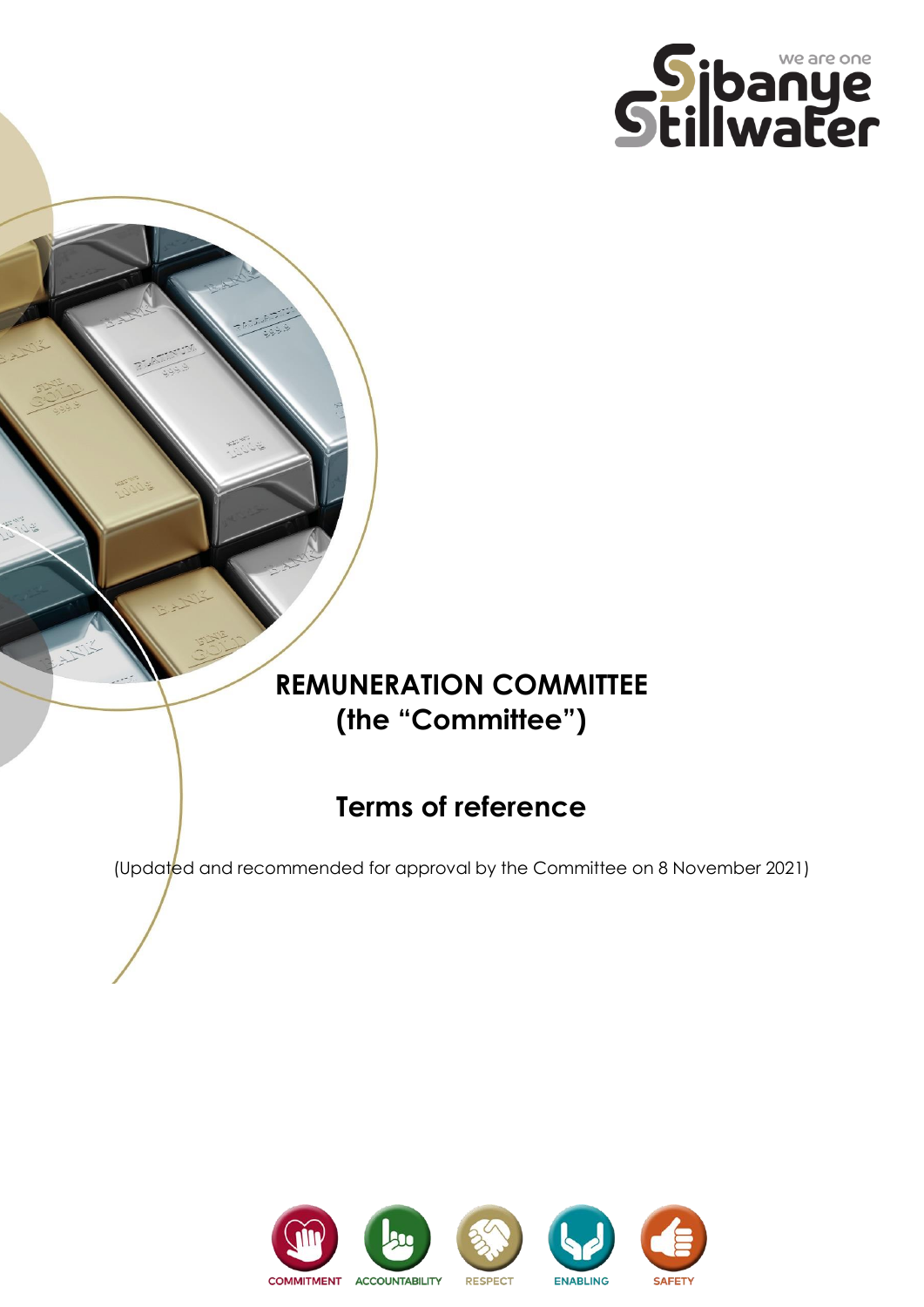

### 1. **AUTHORITY AND PURPOSE**

- 1.1. The Committee has been established by the board of directors (the "Board") of Sibanye Stillwater Limited ("Sibanye-Stillwater" or the "Company") to assist the Board in discharging its responsibilities for setting and having oversight of remuneration and the implementation of remuneration policies in the Company's long-term interests. The Committee, amongst other functions, considers and recommends remuneration policies for all levels in the Company with particular focus on the remuneration of Sibanye-Stillwater's Chief Executive Officer ("CEO"), Chief Financial Officer ("CFO", and together with the CEO, the "Executive Directors") and the other members of the Company's executive committee ("Group EXCO") from time to time, and reports annually in Sibanye-Stillwater's Integrated Report in accordance with applicable rules and regulations.
- 1.2. The Committee shall advise the Board on the remuneration policy of Sibanye-Stillwater, including in respect of the Executive Directors and Group EXCO members and shall recommend the remuneration payable and conditions of employment to be offered by Sibanye-Stillwater to the Executive Directors and Group EXCO members.
- 1.3. The Committee shall establish an annual work plan for each year to ensure that all relevant matters are covered by the agendas of the meetings planned for the year.
- 1.4. The Committee shall annually undertake a self-assessment of its performance, in accordance with paragraph [9.7](#page-11-0) of these terms of reference.
- 1.5. The Committee acts in accordance with its delegated authority of the Board, as recorded in these terms of reference, and is accountable to the Board. To this end, the Committee must approve matters within its authority or make recommendations for approval by the Board.
- 1.6. These terms of reference are subject to the provisions of the Companies Act, 2008, as amended (the "Act"), the Memorandum of Incorporation of Sibanye-Stillwater and any other applicable law or regulatory provision.

#### 2. **COMPOSITION AND MEMBERSHIP**

2.1. The Committee shall comprise at least three non-executive directors of Sibanye-Stillwater and all of the Committee members shall be independent and be suitably qualified. Members of the Committee, including the chairperson of the Committee (the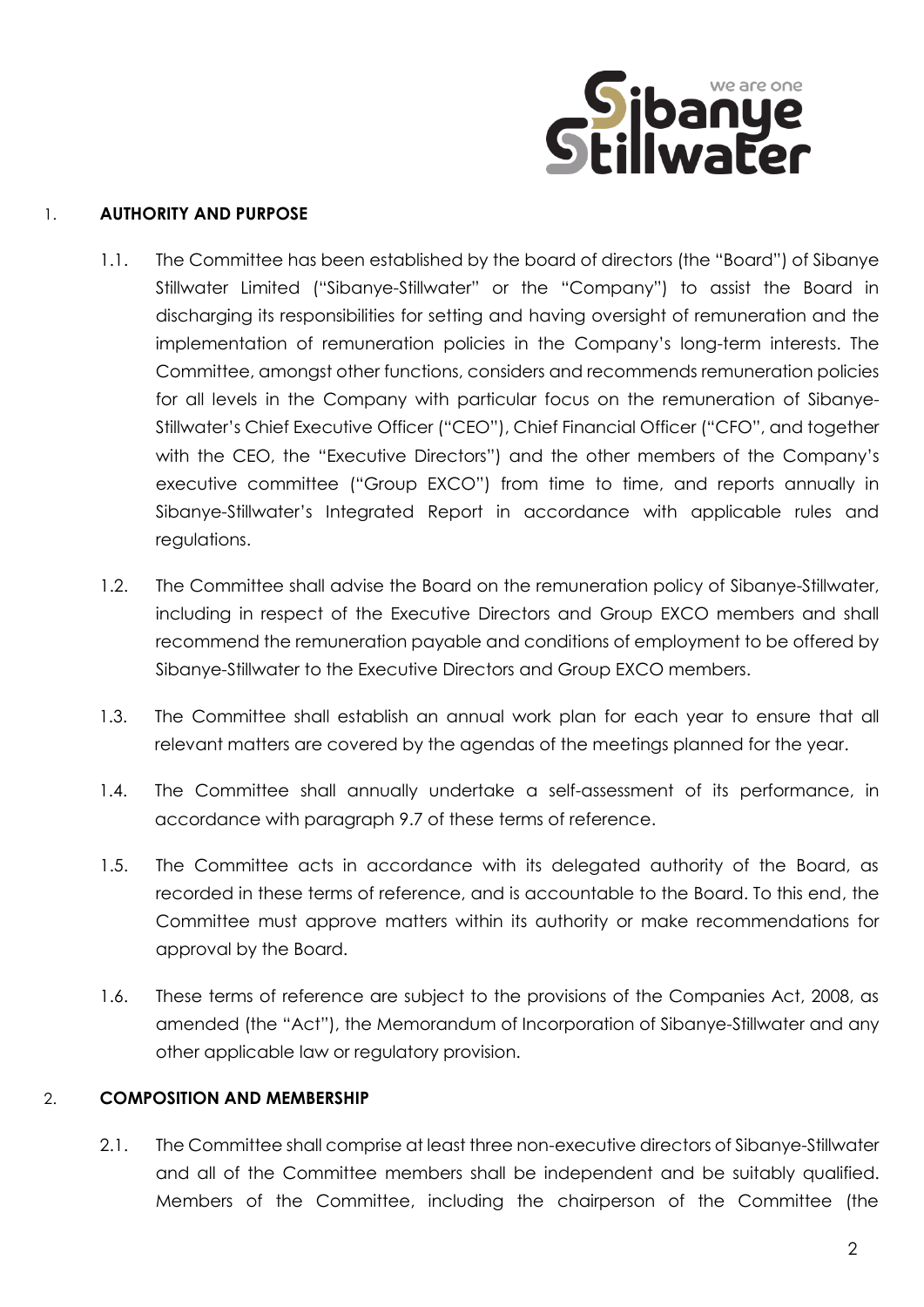

"Committee Chair") (who shall be appointed from among the ranks of the independent non-executive directors), shall be appointed and may be removed or replaced by the Board from time to time on the recommendation of the Nominating and Governance Committee.

- 2.2. The chairperson of the Board (the "Board Chair") may be a member of the Committee but should not be the Committee Chair.
- 2.3. Members of the Committee, including the Committee Chair, shall be appointed for such period of time as the Board requires. Should a member cease to be a member of the Board for any reason, such member's membership of the Committee shall automatically terminate.
- 2.4. The Company Secretary or their designee shall act as Secretary to the Committee.

## 3. **FUNCTIONS AND DUTIES**

- 3.1. The role of the Committee is to:
	- 3.1.1. annually review and recommend to the Board and to Sibanye-Stillwater shareholders the appropriate remuneration for Board and Board committee members for their services as directors, for submission to the shareholders of the Company to be approved by special resolution at each annual general meeting of the Company;
	- 3.1.2. oversee the establishment of, and recommend to the Board for approval, a remuneration policy that articulates and gives effect to the Board's direction on fair, responsible and transparent remuneration (the "Remuneration Policy"), including the Company's general policy for the remuneration of the Executive Directors and Group EXCO members including the design, structure and targets of short- and long-term incentive plans;
	- 3.1.3. review the results of the implementation and execution of the Remuneration Policy and oversee that it achieves the desired objectives, and make recommendations to the Board regarding any changes that should be effected to the Remuneration Policy;
	- 3.1.4. within the terms of the Remuneration Policy, determine the total individual remuneration package, including bonuses, incentive payments, retention payments, share awards and any other benefits of the Executive Directors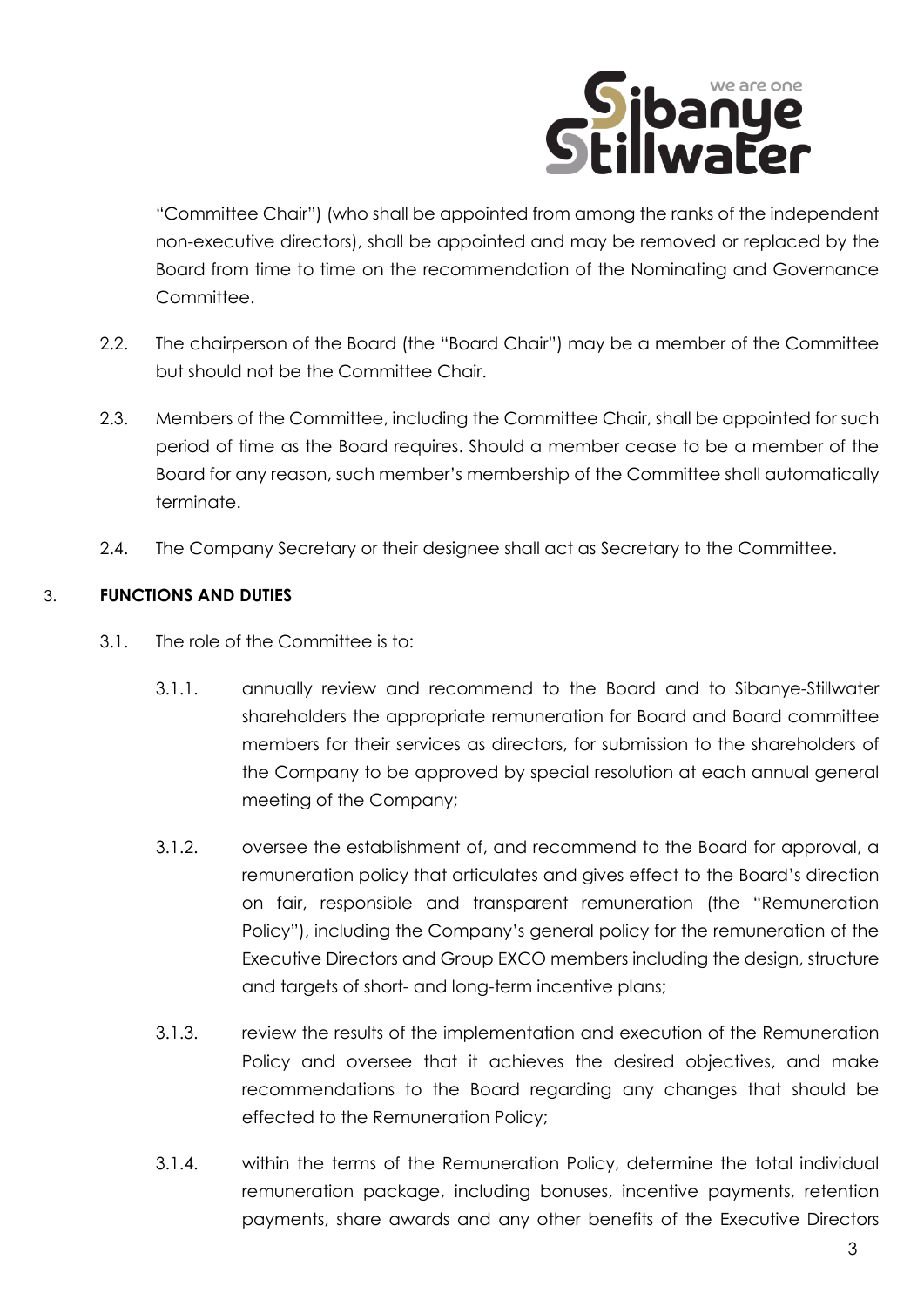

and, in consultation with the Chief Executive Officer, the members of the Group EXCO and any other executive whose total remuneration is comparable to, or higher than, that of Group EXCO members;

- 3.1.5. ensure that contractual terms on termination of the Executive Directors and Group EXCO members' employment, and any payments made, are fair to the individual and Sibanye-Stillwater, that failure is not rewarded and that the duty to mitigate loss is fully recognised;
- 3.1.6. in determining such packages and arrangements, and in carrying out its duties under these terms of reference, give due regard to any relevant legal requirements, the provisions and recommendations in the King IV Report on Corporate Governance for South Africa, 2016 ("King IV") and the JSE Listings Requirements;
- 3.1.7. establish and review the share plan implementation arrangements;
- 3.2. The Committee in carrying out its duties under these terms of reference will:
	- 3.2.1. be mindful that remuneration policies and practices should be demonstrably aligned with corporate objectives and business strategy, taking risks fully into account, and reviewed regularly;
	- 3.2.2. be mindful that remuneration policies and practice are fully compliant with all applicable legislative and regulatory frameworks and that legislative and regulatory developments are monitored and appropriately accommodated into the practices and policies;
	- 3.2.3. aim to give the Executive Directors and Group EXCO members every encouragement to enhance the Company's performance and to ensure that they are fairly, but responsibly, rewarded for their individual contributions and performance, taking risks fully into account;
	- 3.2.4. review and note annually the remuneration trends within Sibanye-Stillwater and its subsidiaries (the "Group"); and
	- 3.2.5. be informed of any major changes in employee benefits structures and policies across the Group.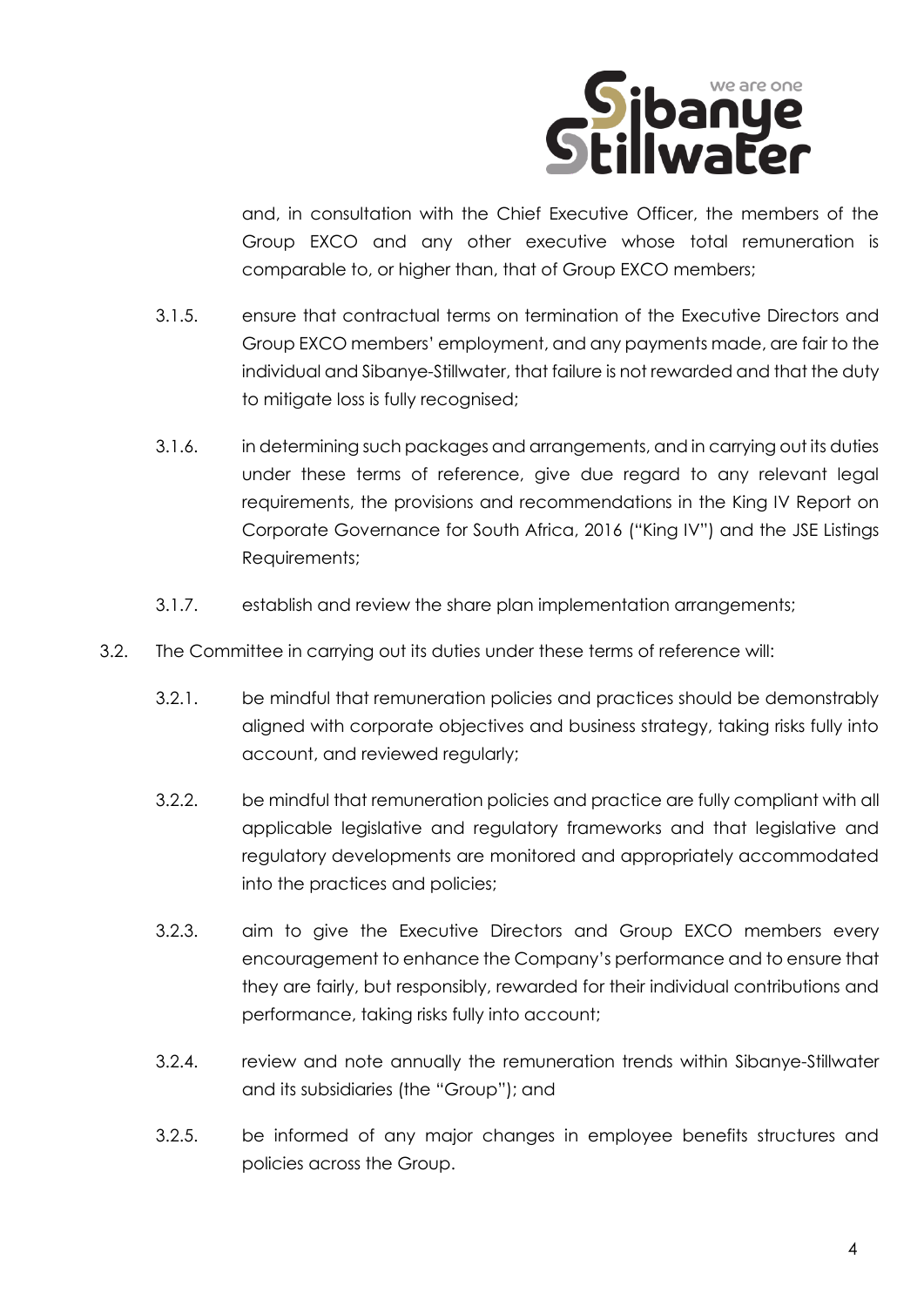

- 3.3. In particular the Committee will:
	- 3.3.1. monitor and review (at least annually) the terms and conditions of the Executive Directors' and Group EXCO members' service agreements, taking into account information from comparable companies where relevant;
	- 3.3.2. determine any grants to the Executive Directors and other Group Exco members made in terms of the Company's short- and long-term incentive plans;
	- 3.3.3. consult with the Chief Executive Officer and/or the Chief Financial Officer in formulating the Remuneration Policy and when determining specific remuneration packages;
	- 3.3.4. monitor the effectiveness of existing short and long-term incentive plans and their performance conditions and consider recommending to the Board the adoption of new plans as appropriate;
	- 3.3.5. consider and recommend to the Board any change in the rules and allocation procedures governing the Sibanye-Stillwater incentive schemes;
	- 3.3.6. review and approve corporate goals and objectives relevant to the Executive Directors' remuneration and evaluate the Executive Directors' performance in light of those goals and objectives. The Committee shall make recommendations to the Board which shall determine the Executive Directors' levels of remuneration based upon this recommendation;
	- 3.3.7. evaluate the remuneration structure of the Executive Directors and Group EXCO members and ensure that they are fairly rewarded, in the context of overall employee remuneration taking into account Sibanye-Stillwater's performance and remuneration philosophy. In addition, the Committee shall review and approve bonuses and inflationary adjustments for the Executive Directors and Group EXCO members;
	- 3.3.8. agree the policy for authorising claims for expenses from the Chief Executive Officer and/or Chief Financial Offer;
	- 3.3.9. monitor the wage gap between the top and bottom echelons of the Company as well as any concerns in respect of pay fairness;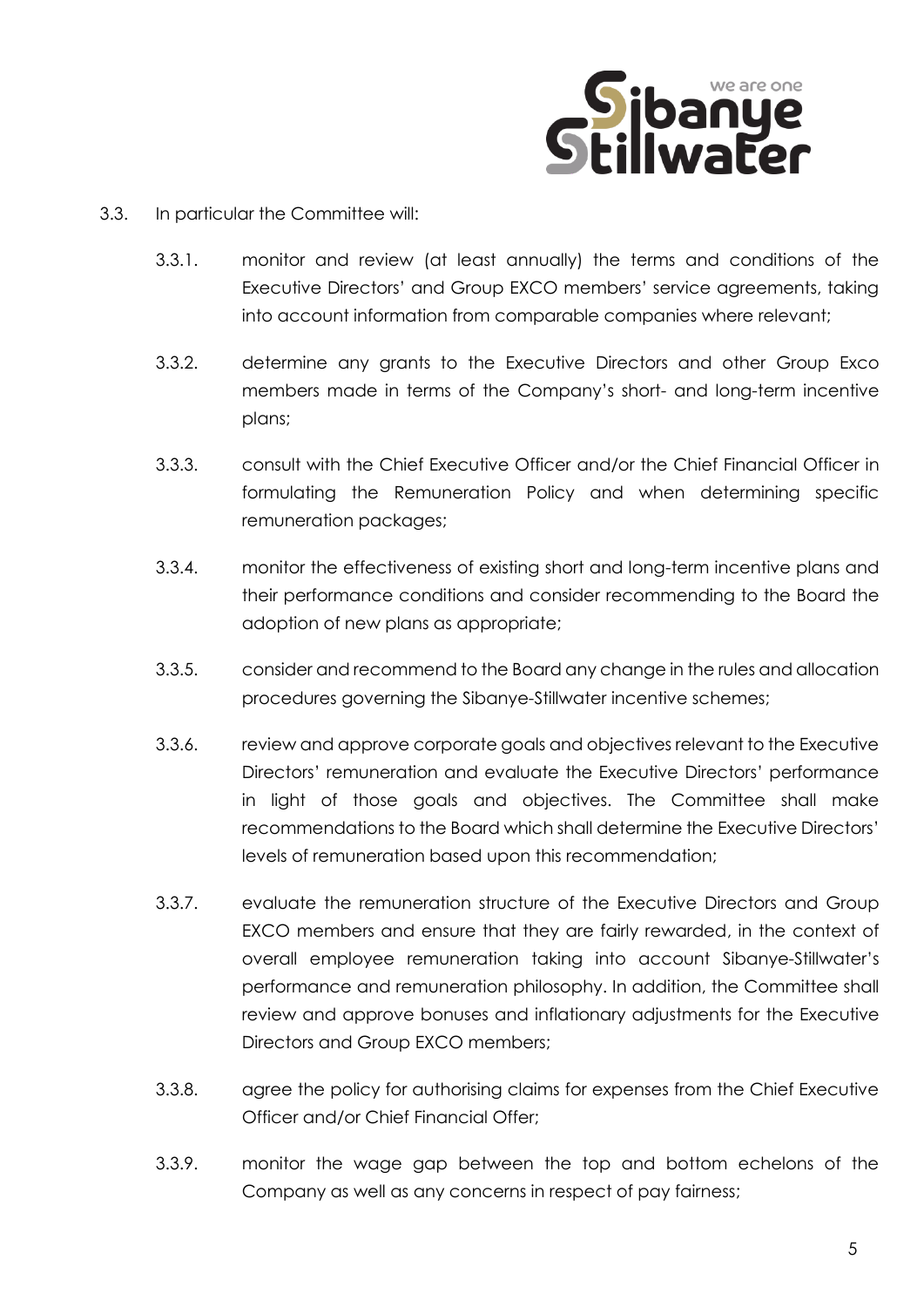

- 3.3.10. in consultation with the Social, Ethics and Sustainability Committee, approve how the Company's ESG performance reflects in the design, metrics and targets incorporated in the senior management incentive plans; and
- 3.3.11. in consultation with the Safety and Health Committee, approve how the Company's occupational health and safety performance reflects in the design, metrics and targets incorporated in the senior management incentive plan.

### 4. **MEETINGS - FREQUENCY & QUORUM**

- 4.1. The Committee shall meet at least once a quarter, provided that the Committee Chair or any other member of the Committee may call a meeting at any other time. The Committee shall report to the Board on its activities at the Board meeting following each Committee meeting.
- 4.2. The Committee Chair may consult members of the Committee at any time and may conclude any matter requiring the approval of the Committee by means of a round robin resolution to be approved by the Committee. A round robin resolution of members shall be as valid and effectual as if it had been passed at a meeting of the Committee duly called and constituted, provided that each member has received notice of the matter to be decided upon and that the majority of the members have voted in favour of the matter. A round robin resolution may be executed in any electronic form and in any number of counterparts and will have the same effect as if the signatures on the counterparts were on a single copy of the round robin resolution.
- 4.3. The quorum at any meeting of the Committee shall be any three members of the Committee present in person or via telecommunication facilities.
- 4.4. Suitably qualified persons may be invited to attend Committee meetings or be consulted by the Committee from time to time to render such specialist services as may be necessary to assist the Committee in its deliberations on any particular matter. Group EXCO members and senior management may be invited to attend Committee meetings or be consulted by the Committee from time to time to provide pertinent information and insights in their areas of responsibility. Such persons do not form part of the quorum for Committee meetings and shall not be entitled to vote at Committee meetings.
- 4.5. Every member of the Board is entitled to attend any Committee meeting as an observer. However, unless that Board member is also a member of the Committee, the Board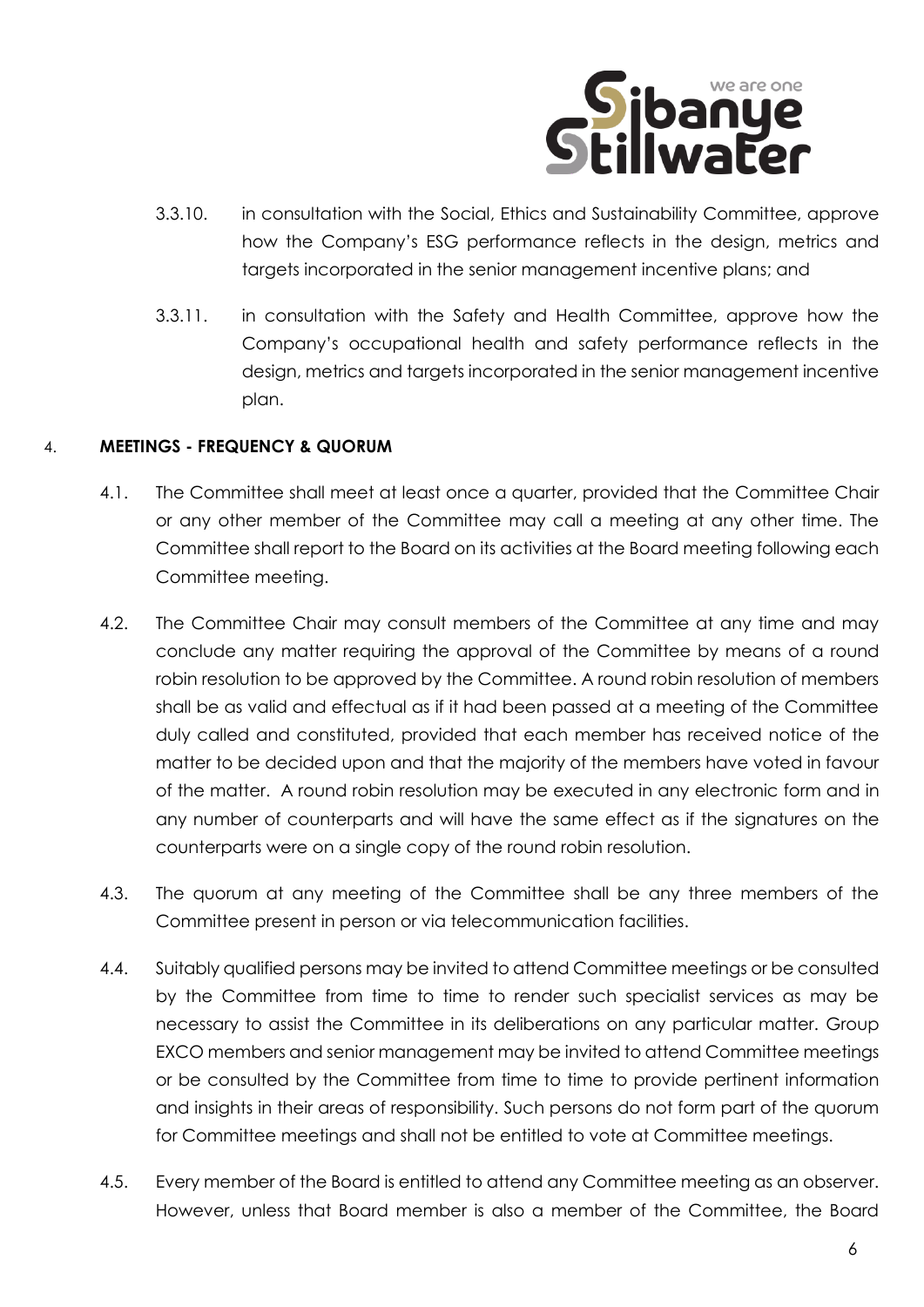

member is not entitled to participate without the consent of the Committee Chair, does not form part of the quorum for the meeting, does not have a vote, and is not entitled to fees for such attendance, unless the shareholders of the Company have preapproved such fees by means of a special resolution.

## 5. **NOTICE AND PROCEEDINGS**

- 5.1. The notice of each meeting of the Committee, confirming the venue, time and date and enclosing an agenda of items to be discussed, shall be forwarded to each member of the Committee at least five working days prior to the date of the meeting.
- 5.2. Where the Committee Chair is not present within 15 minutes of the time stipulated for a Committee meeting, the Committee members present at the meeting must elect one of them to chair that meeting.
- 5.3. A meeting of the Committee may be conducted by electronic communication and/or one or more members may participate in a meeting of the Committee by electronic communication so long as the electronic communication facility employed ordinarily enables all persons participating in that meeting to communicate concurrently with each other without an intermediary, and to participate effectively in the meeting.
- 5.4. All members of the Committee shall declare any conflicts of interests in respect of any matters on the agenda at the start of each meeting.
- 5.5. Each member of the Committee has 1 vote on a matter before the Committee and a majority of the votes cast on a resolution is sufficient to approve that resolution.
- 5.6. In the case of a tied vote, the Committee Chair may not cast a deciding vote even if the Committee Chair did not initially have or cast a vote and the matter being voted on fails.
- 5.7. Unless varied by these terms of reference, meetings and proceedings of the Committee will be governed by the provisions of Sibanye-Stillwater's Memorandum of Incorporation regulating the meetings and proceedings of directors and committees.
- 5.8. Minutes of all meetings shall be circulated to all the members of the Committee within 2 weeks of the date of each meeting, and may also, if the Committee Chair so decides, be circulated to other members of the Board. Minutes must be formally approved by the Committee at its next meeting.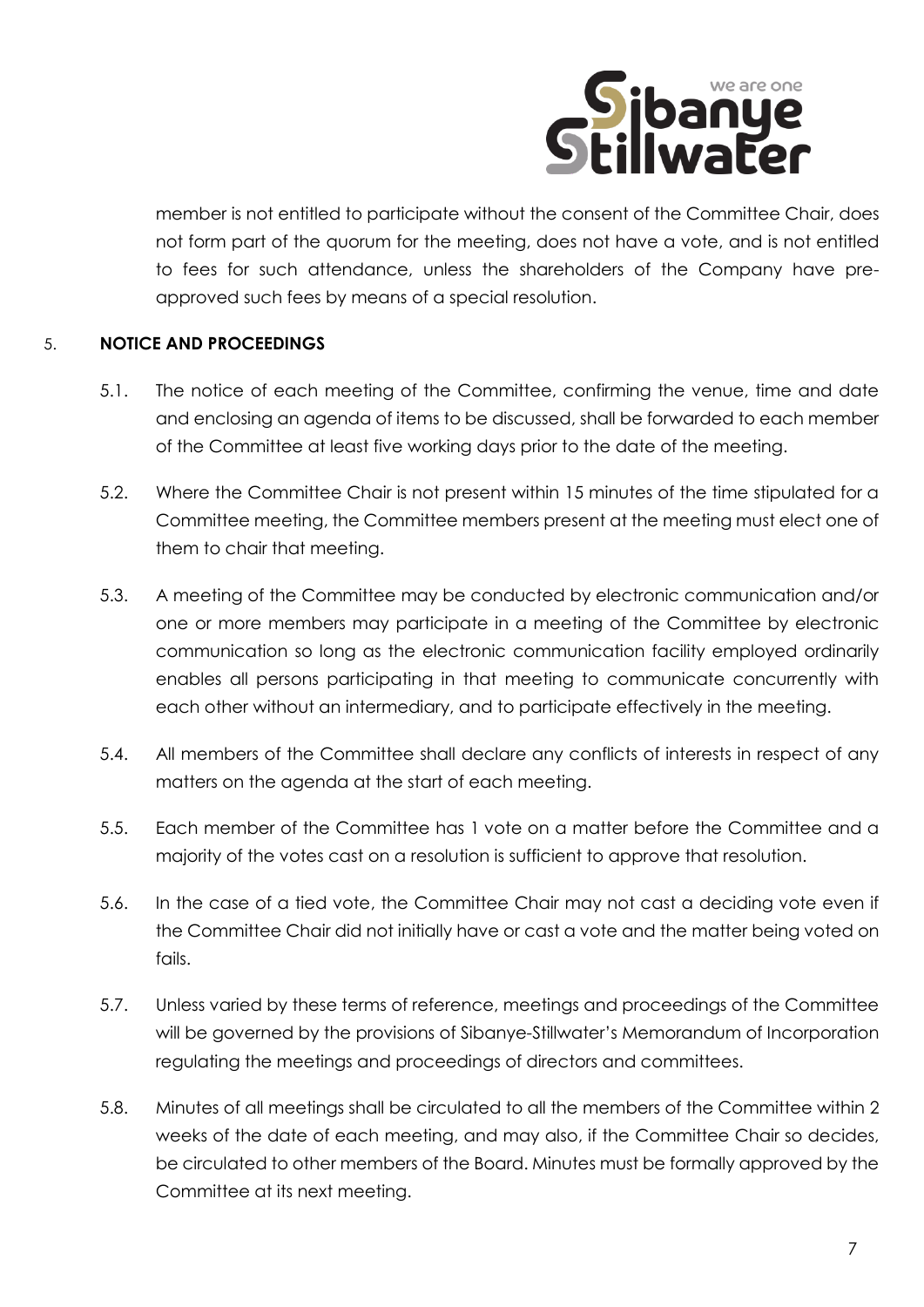

5.9. Any director may, provided that there is no conflict of interest and with the agreement of the Committee Chair, obtain copies of the Committee's minutes.

#### 6. **REPORTING RESPONSIBILITIES**

- 6.1. As per paragraph 4.1, the Committee Chair shall report formally to the Board on its proceedings after each meeting on all matters within its duties and responsibilities.
- 6.2. The Committee shall make whatever recommendations to the Board it deems appropriate on any area within its remit where action or improvement is needed.
- 6.3. The Committee Chair (or in his/her absence, an alternative member) of the Committee shall attend the Company's annual general meeting to answer questions concerning matters within the Committee's remit, including the Executive Directors' and Group EXCO members' remuneration, and maintain contact as required with the Company's shareholders about executive remuneration.
- 6.4. The Committee shall direct and oversee the production, and submit for approval to the Board, a remuneration report on an annual basis, to be included in Sibanye-Stillwater's Integrated Report, containing three parts consistent with the provisions and recommendations in King IV: (i) a background statement; (ii) an overview of the main provisions of the Remuneration Policy; and (iii) an implementation report which contains details of all remuneration awarded to individual members of the Board and Group EXCO members during the reporting period, including any remuneration disclosures required by the Act (the "Implementation Report").
- 6.5. The Committee shall ensure that the Company's shareholders are provided the opportunity to annually consider for approval two separate non-binding advisory votes at the Company's annual general meeting; one on the Remuneration Policy and the other on the Implementation Report.
- 6.6. The Remuneration Policy will record the measures that the Board commits to in the event that either the Remuneration Policy or the Implementation Report, or both, have been voted against by 25% or more of the voting rights exercised by the Company's shareholders, as contemplated in King IV. Such measures would include engagement with the Company's dissenting shareholders and a process of ascertaining how the shareholders' legitimate objections and concerns may be addressed.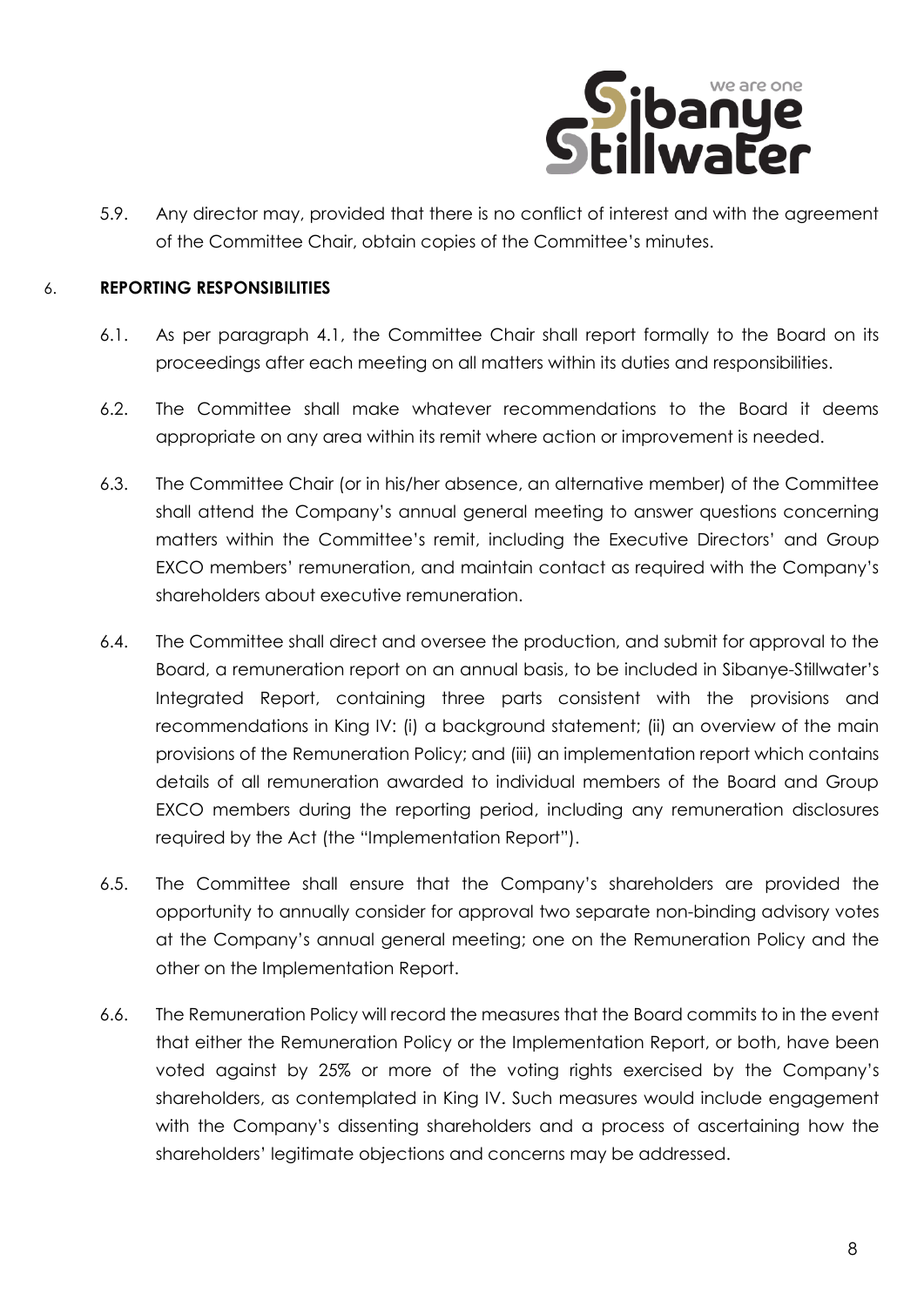

- 6.7. In the event that either the Remuneration Policy or the Implementation Report, or both, have been voted against by 25% or more of the voting rights exercised by the Company's shareholders, the background statement in the Remuneration Report for the following year shall include disclosures as contemplated in King IV on the manner and form of the engagements undertaken by the Company to ascertain the reasons for the dissenting votes and the nature of the steps taken to address any legitimate and reasonable objections and concerns.
- 6.8. The Committee shall approve the following, which has been delegated to it by the Board in terms of the Approval Framework:
	- 6.8.1. the remuneration philosophy;
	- 6.8.2. the share plan implementation arrangements;
	- 6.8.3. the design, structure and targets of the incentive plans;
	- 6.8.4. guaranteed remuneration review and value of incentive payments (cash and share awards);
	- 6.8.5. the terms and conditions of employment contracts for the CEO, CFO and EVP's; and
	- 6.8.6. the posting of the Committee terms of reference on the Company's website.
- 6.9. The Committee shall recommend the share plan rules to the Board in terms of the Approval Framework.

## 7. **REMUNERATION**

- 7.1. Having regard to the functions performed by the members of the Committee, in addition to their functions as directors on the Board and in relation to the activities of the Committee, members of the Committee shall be paid such special remuneration in respect of their appointment which shall be determined through appropriate benchmarking and recommended by the Committee to the Board for approval and submission to the Sibanye-Stillwater shareholders and, to the extent required by the Act, approved by them at a general meeting.
- 7.2. Such special remuneration shall be in addition to the remuneration such directors receive for service on the Board and on other committees.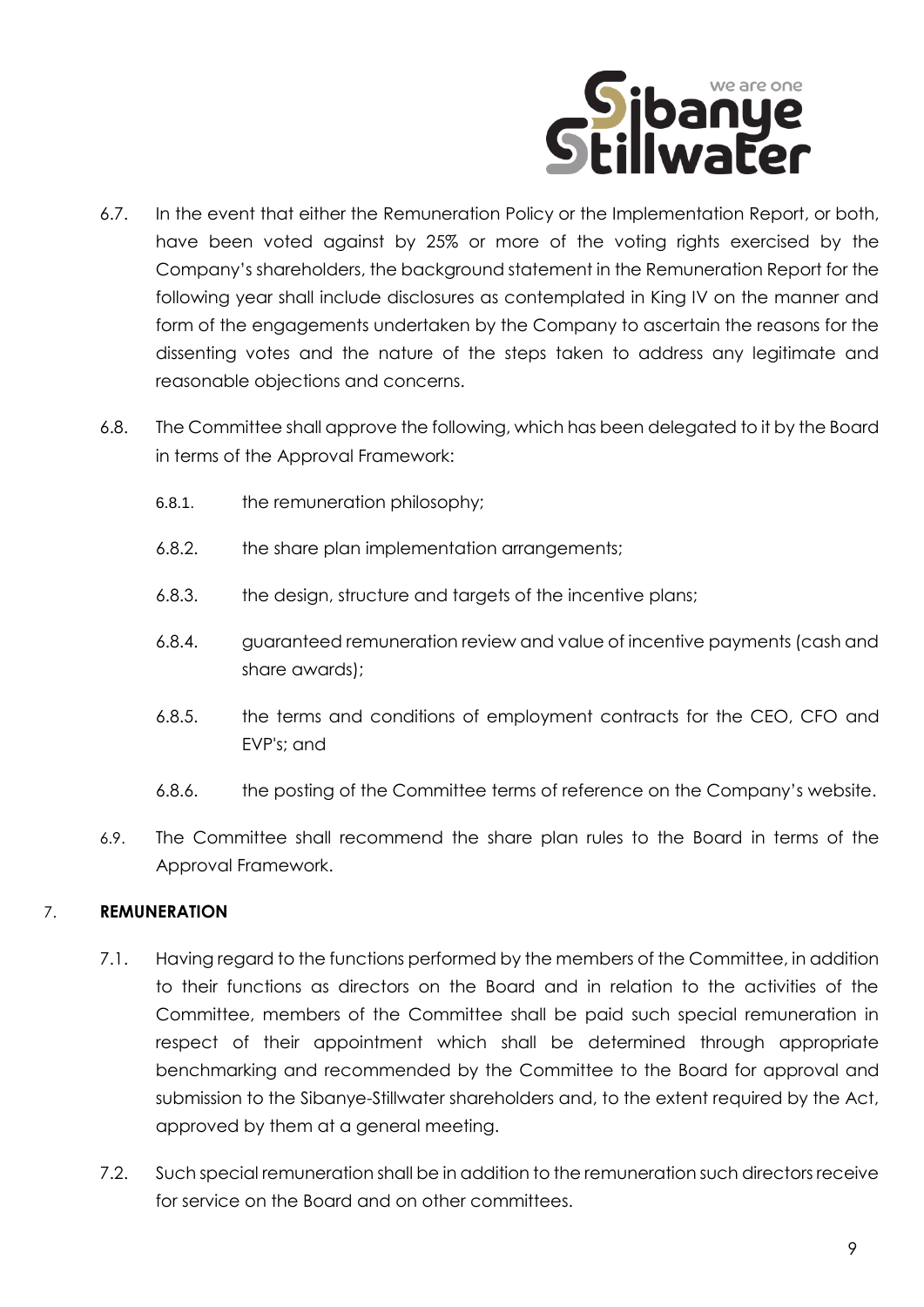

### 8. **CONDUCT OF COMMITTEE MEMBERS**

Committee members are expected to:

- 8.1. act in the Company's best interests, in good faith and with integrity and adhere to all relevant legal standards of conduct;
- 8.2. avoid conflicts of interest between their personal affairs and those of the Company or, where unavoidable, disclose any such conflict or potential conflict;
- 8.3. disclose any information they may be aware of that is material to the Company and of which the Board is not aware, unless such director is bound by ethical or contractual obligations of non-disclosure;
- 8.4. keep all information learned therein, in their capacity as a Committee member, strictly confidential; and
- 8.5. exhibit the degree of care, skill and diligence that may reasonably be expected of a person carrying out the same functions in relation to the Company as those carried out by that person, and having the general knowledge, skill and experience of that person.

#### 9. **GENERAL**

- 9.1. The Committee in carrying out its tasks under these terms of reference:
	- 9.1.1. shall, as the occasion requires, invite the Chief Executive Officer to attend meetings to discuss the performance of other Executive Directors and Group EXCO members and make proposals as necessary;
	- 9.1.2. is authorised to seek any information it requires in order to perform its duties, from the Chief Executive Officer, or the Company Secretary as appropriate, or such other persons as they may respectively designate;
	- 9.1.3. may wish to consult the other non-executive directors in its evaluation of the Executive Directors' performance in the context of the consideration of their remuneration packages; and
	- 9.1.4. may obtain such outside or other independent professional advice as it considers necessary to carry out its duties.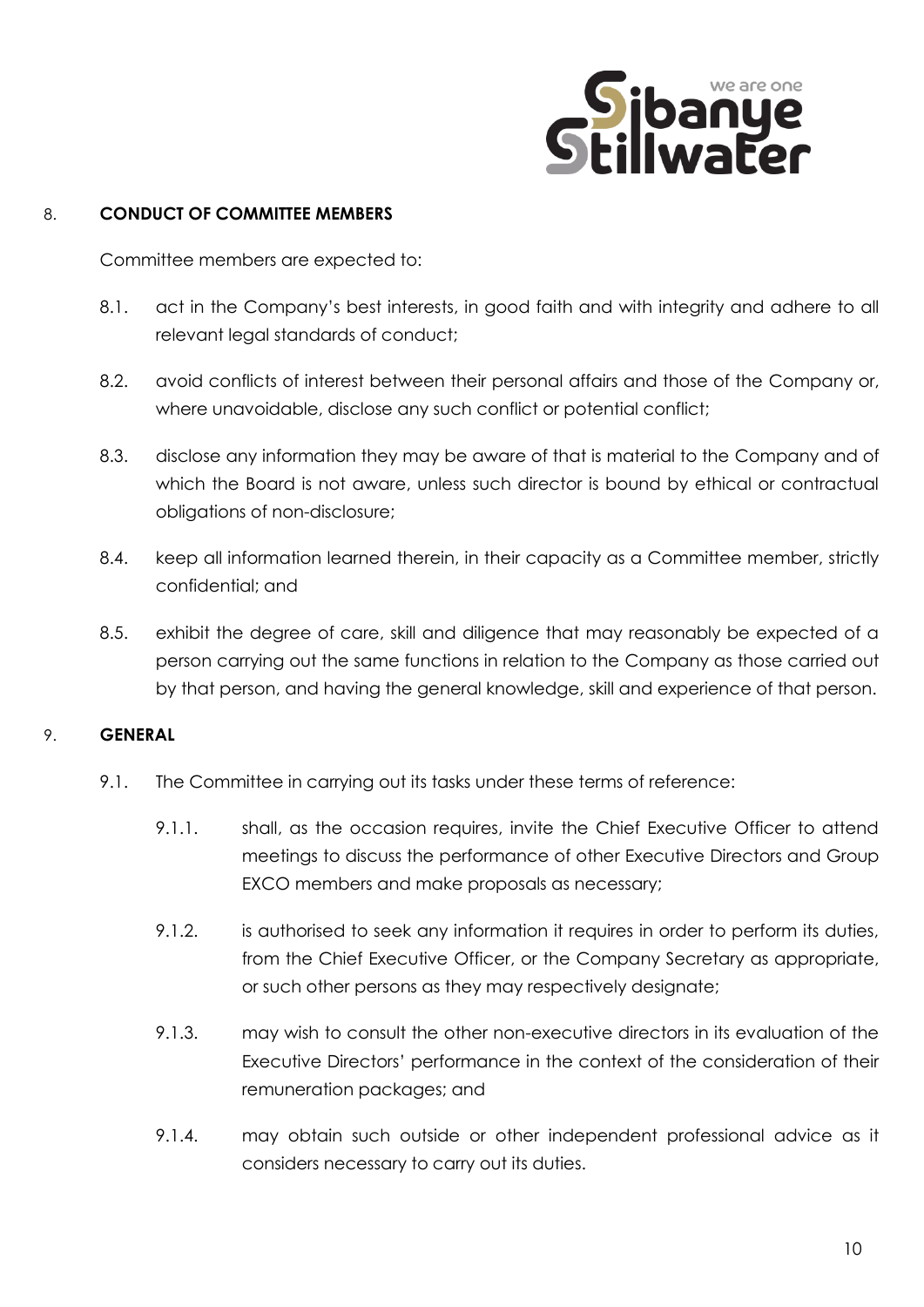

- 9.2. The Board will ensure that the Committee will have, at the Company's expense, access to professional advice both inside and outside of the Company in order for it to perform its duties.
- 9.3. Sibanye-Stillwater will pay all expenses reasonably incurred by the Committee in executing its duties. The Committee must be provided with adequate resources in order to properly discharge its duties.
- 9.4. The Committee may specifically delegate to any one or more of its members authority to conclude any matter requiring the authority of the Committee, subject to the Committee's direction and supervision, provided that the Committee shall retain full and exclusive authority over any activities of such designated members. The outcome of any such delegation shall be reported to the Committee at its next meeting.
- 9.5. The Committee shall have the resources, funding and authority to retain and terminate any remuneration consultant or other advisors to assist in the evaluation of the Executive Directors' or Group EXCO members' remuneration, including the authority to approve any remuneration consultant's fees and other retention terms (each, an "Adviser"), as it deems appropriate.
- 9.6. The Committee shall be directly responsible for the appointment, compensation and oversight of the work of any Adviser it retains. The Committee may select or receive advice from an Adviser only after taking into consideration all factors relevant to the Adviser's independence from management, including the following:
	- 9.6.1. the provision of other services to the Company by the person that employs the Adviser;
	- 9.6.2. the amount of fees received from the Company by the person that employs the Adviser as a percentage of that person's total revenue;
	- 9.6.3. the policies and procedures of the person that employs the Adviser that are designed to prevent conflicts of interest;
	- 9.6.4. any business or personal relationship of the Adviser with a member of the Committee;
	- 9.6.5. any shares of the Company owned by the Adviser; and